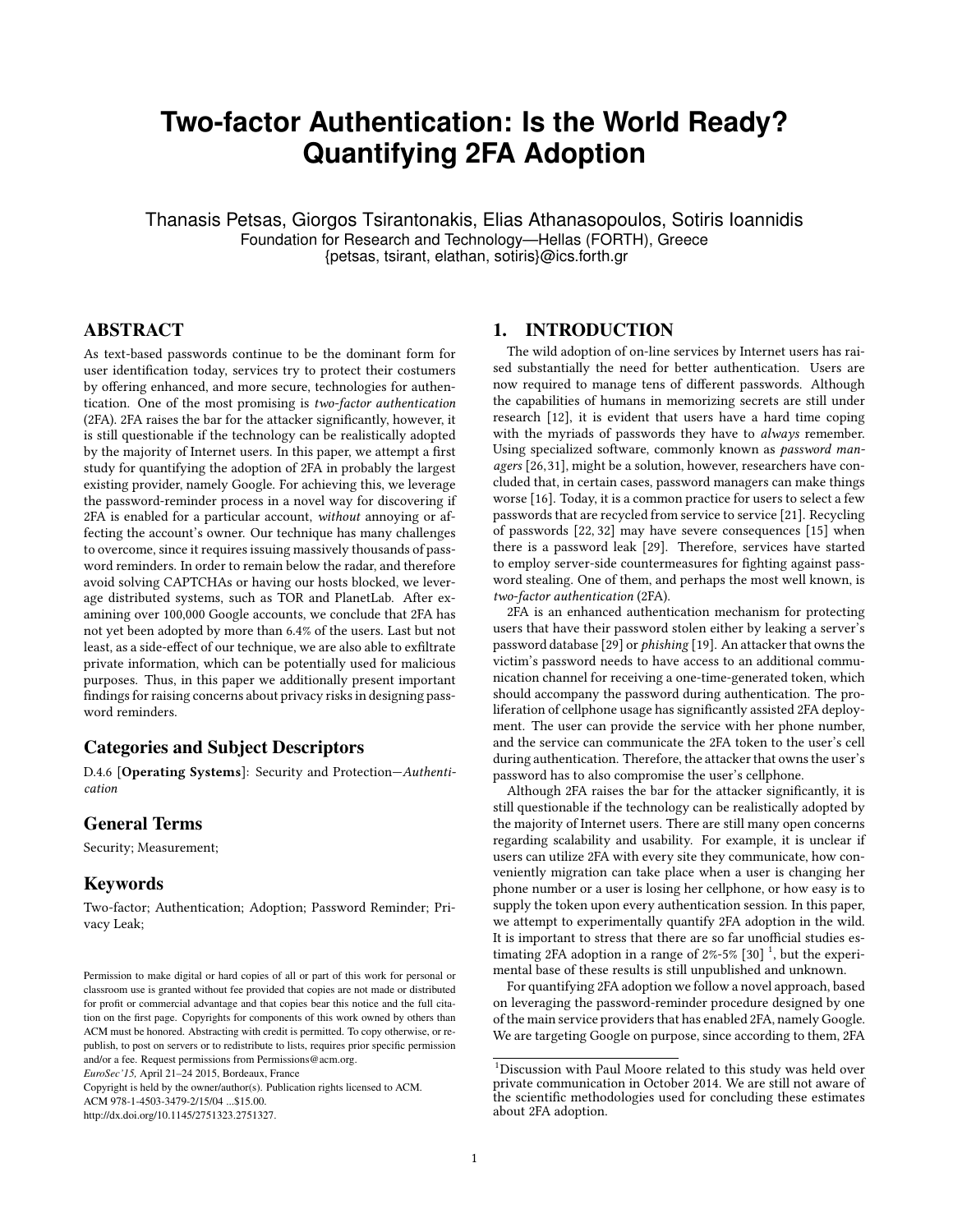adoption seems really rapid: "Our experience with 2-Step Verification (2SV) has been good. Adopted by millions, it's among the largest two-factor authentication deployments in the world. Nearly a quarter million accounts added 2SV during the two days after Mat Honan's story broke, illustrating a phenomenon that we observe more broadly: people take security more seriously after an acquaintance or public figure has suffered harm." [\[24\]](#page-6-11). Hence, our findings are based on analyzing a successful 2FA deployment.

## 1.1 Contributions

Our findings are sound and indicative. First, by analyzing more than 100,000 Google accounts we are able to project that 2FA has not been adopted by more than 6.4% of users, yet. Second, our technique unveils a series of privacy concerns related to personal information leakage while a password-reminder process takes place. Third, and finally, we conclude with suggestions for improving password reminders.

# 2. MEASURING 2FA IN THE WILD

## 2.1 Who is Using 2FA?

Two-factor authentication is widely used in online banking and increasingly adopted by many Internet service providers. One of the key questions we attempt to answer is the following: "In what degree are 2FA schemes used by current service providers?" In order to understand in what extent 2FA is being deployed by services and web sites in recent years, we attempt to find official announcements confirming that a service has started to support 2FA. We collected many such announcements and extracted the date they were published which we used as an indication of when a service started supporting 2FA. Most of the needed information is derived from a publicly available archive we found, that provides a list of websites that support 2FA [\[7\]](#page-6-12). Figure [1](#page-2-0) shows the increasingly adoption of 2FA by various service providers through time, as re flected from the official announcements we collected. We see that, as the time goes by, an increasing number of services begins to use 2FA. As popularity of 2FA is growing, we expect to see more services deploying it in the coming years. Moreover, we see that Google, along with Facebook and Yahoo, was one of the first service providers that introduced a 2FA method [\[9\]](#page-6-13). Since, more and more companies provide 2FA schemes to improve security of their users, it is important to know if users are willing to use this new kind of technology. In other words, the main question we try to answer in this study is "What is the adoption level of 2FA by the end users?" To do this, we attempt to quantify the adoption of 2FA in Google provider. We believe that Google is the ideal choice for such a study and can help us draw general conclusions about 2FA adoption, due to two key elements: (i) It is one of the largest existing providers in terms of users, (ii) It probably contains the largest percentage of users that are aware of 2FA (since it is one of the first service providers started using it).

### <span id="page-1-1"></span>2.2 Google Password Reminder

Google lets its users access various services such as Gmail, Google Plus, Google Maps, YouTube etc., by using a single account. A Google account comprises of an email address (usually created through Gmail or from another provider), and a password. During the creation of a Google account, the user is strongly encouraged (but not enforced) to provide a secondary (recovery) email address, or a valid mobile phone number for future verification of her account. This can be used in order to be able to recover her password, in case she has forgot it or her account has been hijacked. Google also provides a 2FA option, as already mentioned,

<span id="page-1-0"></span>

Figure 2: A screenshot of Google's password reminder facility, revealing that the 2FA is enabled for a user in our dataset.

which is named as  $2$ -Step Verification (2SV), and is used as an additional security measure against account hijacking. 2SV requires a validation code upon a user login which can be generated trough various ways, e.g., by a mobile app, called Google Authenticator, through an SMS text message sent by Google, or even through a voice call [\[23\]](#page-6-14). Recently, Google announced Security Key, which is a physical USB device, used as a second factor, to verify an account login by inserting it in a computer; simplifying in this way the two-factor authentication process [\[10\]](#page-6-15). Furthermore, Google provides a password-reminder option, in order for a user to be able to recover her password, if she has forgotten it, or her account has been hijacked. We found that the different verification methods, a user enabled during her account generation, are reflected in the password-reminder process (Figure [2\)](#page-1-0), through a sequence of actions.This procedure is presented in detail in Section [3.](#page-2-1)

# 2.3 Challenges

The main challenges of our study are based on the fact that all measurements should be carried out without being intrusive to the target web service, i.e., Google. Many sites deploy CAPTCHA [\[8\]](#page-6-16) in order to prevent crawlers, and other automated programs, from accessing their web content. As expected, Google also follows this approach for its password-reminder facility. We found that a single IP address can issue up to six consecutive password-reminder requests on a given day without having to solve a CAPTCHA puzzle, regardless of whether the requests target the same Google account or not. This behavior limits the number of Google accounts that can be analyzed per day. This issue can be addressed by using a crowdsourcing marketplace service, such as Death by Captcha [\[3\]](#page-6-17), Rumola [\[6\]](#page-6-18), or Amazon's Mechanical Turk [\[1\]](#page-6-19), which have been used in similar studies (for example, PlayDrone [\[33\]](#page-6-20) crawls Google Play and downloads all the apps on a daily basis). We believe that these approaches most likely violate Google's terms of use, as well as the terms of other similar service providers and are ethically questionable. For our study, we chose to follow a distributed approach and limit our requests to a certain number per day, in order not to be intrusive. Furthermore, we take into account that a reasonable random sample of Google users is enough for projecting an estimation of 2FA adoption. We describe our methodology along with ethical considerations in Section [3.](#page-2-1)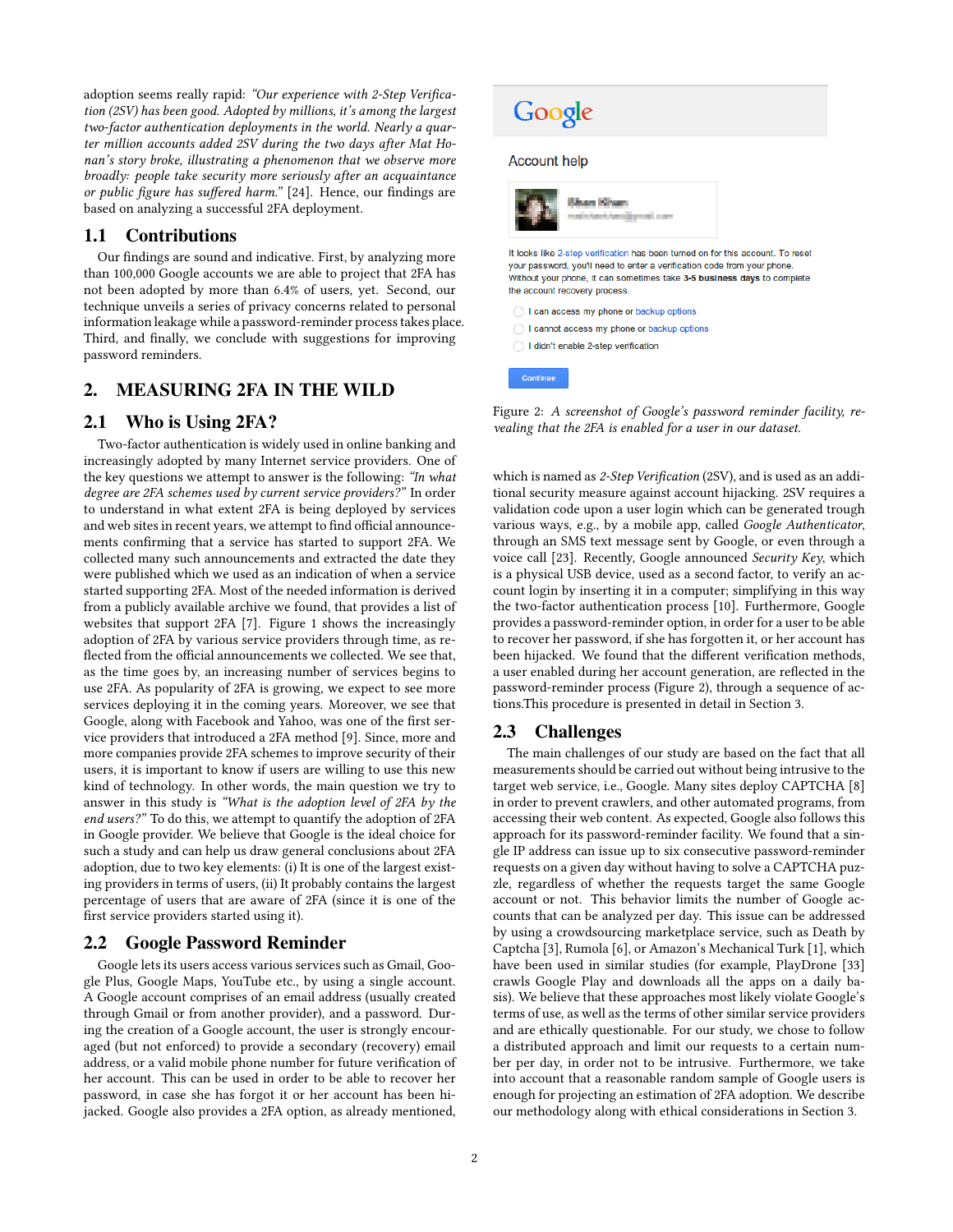<span id="page-2-0"></span>

Figure 1: 2FA adoption by websites and web services through time. 2FA technology has been gaining an increasingly popularity in recent years. We see that in 2011, only 3 service providers joined the 2FA technology, where in 2014 this number increased to 19. These results are taken from official announcements published by the services online.

# <span id="page-2-1"></span>3. METHODOLOGY

#### 3.1 Dataset

In order to perform our measurements we needed a list of valid emails associated with Google accounts. According to Forbes [\[27\]](#page-6-21), on the 9th of September 2014, almost 5 million Gmail addresses paired with passwords were leaked, and published online on a Bitcoin Security forum. The list contains only the Gmail addresses and was published in order for users to be able to check if their accounts fall into the set, taking the appropriate actions. We used this dataset in order to quantify the 2FA adoption of the users of Google provider. <sup>[2](#page-2-2)</sup> Google, as well as other websites, that announced about the leaked Google accounts, suggested the users to enable 2FA for an extra layer of security [\[11\]](#page-6-22). Therefore, we expect that the rate of 2FA verification method, among the users in our dataset, to be increased.

#### 3.2 Password Reminder Requests to Google

In this section, we describe in detail how our collection system works. We present, how we managed to issue a large number of password reminder requests to Google in a daily manner without being intrusive, the information we collect for each account in our dataset, and how we improved our system in order to reduce the number of the failed requests (i.e., those requiring CAPTCHA validation), to the smallest amount possible.

Collection System. As already mentioned in Section [2.2,](#page-1-1) to retrieve the verification methods of a user, there is a specific number of steps in Google's password-reminder interface that should be followed. This process is created to be carried by people that use a browser, and any attempt performed by automated means could be considered suspicious by Google. In order to issue passwordreminder requests that appear as being performed by a real user, we used CasperJS [\[2\]](#page-6-23), a browser automation utility that can execute navigation scenarios on a headless browser. The whole process is written in a CasperJS script which is called from a Python script. The Python script connects to an SQLite database (containing our dataset) and, selects randomly a number of not yet analyzed email addresses which provides as input, one by one, to CasperJS. The four steps required to analyze a given Google account are depicted in the Figure [3.](#page-3-0) In step ❶, our host visits the Google Sign in page and clicks the Need help? link, found at the bottom of the sign-in form. This link activates the passwordreminder facility and forwards the user to another page entitled "Having trouble signing in?". In step ❷, our host provides an email address from our dataset as input, it checks the option I don't know my password, and clicks the button continue. If the account is invalid (e.g., nonexistent, disabled or deleted), then, the process will return this result and our host will end its discovery procedure there. Otherwise, it will be forwarded to a third page named Account Help. In this page, the user is prompted to enter the last password she remembers in order to continue the process. In step  $\Theta$ , our host clicks the button I don't know, implying that is not aware of any passwords, and then in the current page a new piece of content will be automatically generated with the verification option of the user (step  $\Theta$ ). Then, we parse the HTML content for specific strings, implying the verification method that Google suggested to the user, in order to recover her password. The verification method is stored in our database, and the specific email is marked as analyzed. We found all the possible generated strings that Google uses in password-reminder process and incorporated them to our scripts. To do so, we created various Google accounts with different combinations of verification methods covering every possible case, and issued a number of password-reminder requests. During the password-reminder process, Google suggests one of the user enabled verification methods with a priority. What follows are the different verification options in order of appearance (organized from high to low priority), along with the corresponding generated strings: 2SV verification method ("It looks like 2-Step Verification has been turned on"), Mobile phone verification ("Enter your phone number"), Recovery mail verification ("Confirm access to my recovery email") and No verification ("select one of the options below to reset your password"). This means that if a user has enabled both the 2SV and recovery email verification methods, only 2SV will be displayed in the last step of the password-reminder process (step ❹). In some cases, no results were retrieved by our scraping due to an erroneous account, that is an invalid Google account due to typos in email address<sup>[3](#page-2-3)</sup>, a disabled account or a deleted one. We were able to identify this by the generated messages.

<span id="page-2-2"></span><sup>&</sup>lt;sup>2</sup>The dataset used in this study is available at [https://forum.](https://forum.bits.media/uploads/manual_09_2014/google_5000000.7z) [bits.media/uploads/manual\\_09\\_2014/google\\_5000000.7z](https://forum.bits.media/uploads/manual_09_2014/google_5000000.7z)

<span id="page-2-3"></span> $^{\rm 3}$  We excluded from our dataset all the email addresses that were not valid Gmail addresses, or duplicates (2.53% of our dataset).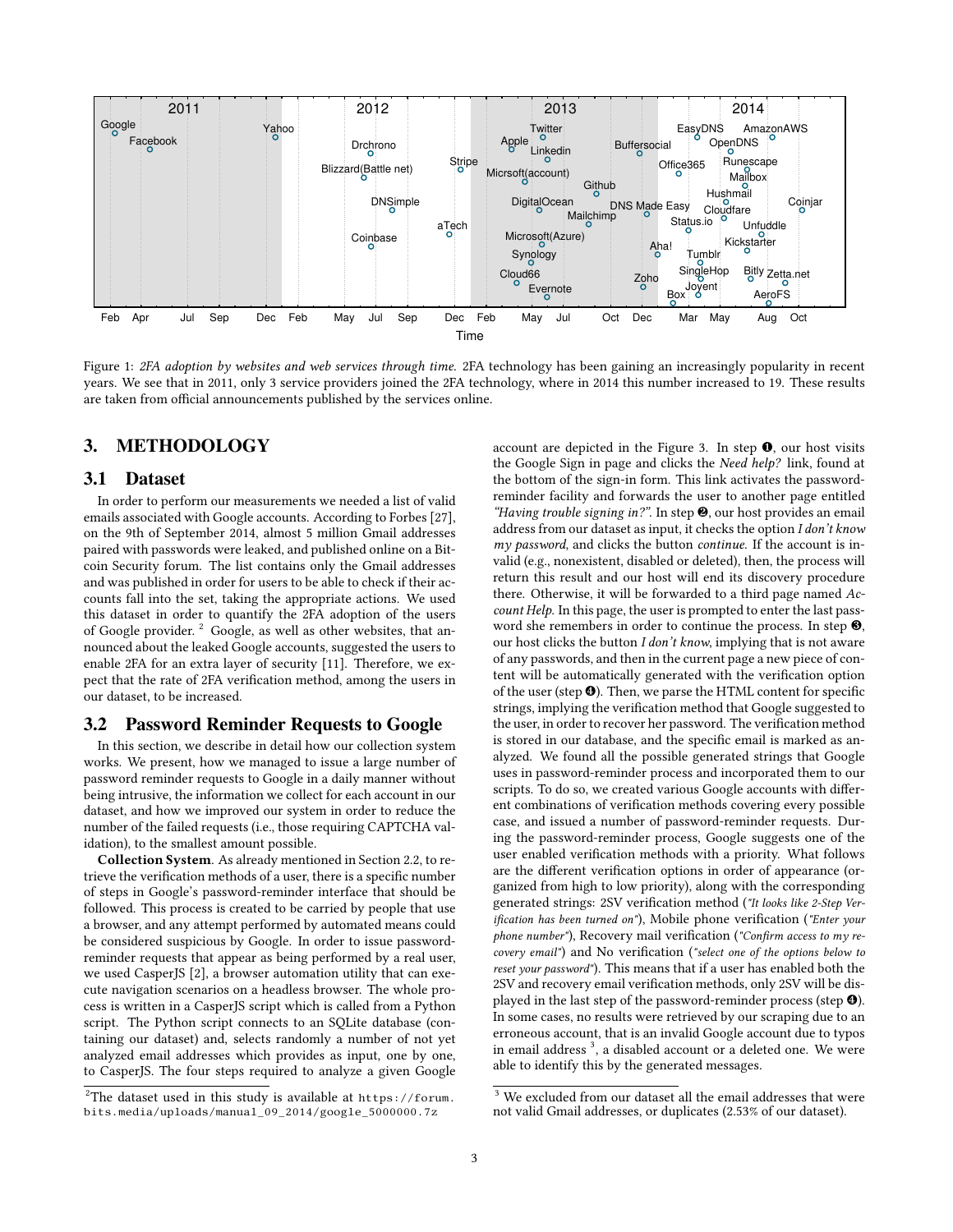<span id="page-3-0"></span>

Figure 3: Overview of our methodology: We connect to Google, using a headless browser proxying our connections through TOR and PlanetLab. We provide an email to Google's sign on page, and through 3 steps (clicks), we are able to infer if this account uses 2FA or not.

<span id="page-3-1"></span>

Figure 4: Password-reminder requests per day through PlanetLab and TOR. In (b), the light gray rectangle contains the requests send by our updated TOR client that chooses a new TOR node for each request. As we see, the amount of CAPTCHAs has been reduced substantially.

Browser Enhances. In order each password-reminder request to be more close to one performed by a separate real user, we add the following attributes, to our system: Cookies: We clear all cookies from our headless browser for each email address verification discovery. User Agent: We use a random user agent among 80 most common ones used in the wild [\[5\]](#page-6-24). Delay: We randomized the amount of time our script should wait before perform consecutive actions (e.g., the clicks pages it visits). Fake Referer: Before starting the password recovery, we visit a random search engine (e.g., Bing, Yahoo, etc.) pointing to Gmail help page, in order our landing in Google to appear as if it was through a search engine.

Distributed Approach. In order to avoid restrictions imposed by Google (e.g., requests limit per IP address, CAPTCHAs), we used various nodes from two popular distributed networks as prox-ies (Figure [3\)](#page-3-0). The first one is TOR  $[20]$ , which is a network of hosts around the world helping users to surf the Internet anonymously. The other one is PlanetLab [\[17\]](#page-6-26), that is a group of computer hosts, shared by academic institutions globally, available as a testbed for performing distributed experiments. Each password-reminder request (i.e., the 4 steps until extracting the verification results) was proxied through a new TOR circuit (via sending a NEWNYM signal to our TOR client). We noticed that, a portion of the TOR exit nodes were the same across many generated circuits. In order to bypass this restriction, we instructed our TOR client to use a new generated circuit, only if its exit node was totally new compared to the previous ones. To do this, we changed our scraper script to visit <whatsmyip.org> after each request, in order to retrieve the

IP address of the current TOR exit node and append it to the ExcludeExitNodes list of the TOR configuration file (torrc). We then send a HUP signal to the TOR client in order to load the updated file. After this change, the CAPTCHA rate was dramatically decreased by 19.8% compared with the default configuration.

System Deployment. We deployed our scraper scripts to use both TOR and PlanetLab nodes. We set a limit of 1800 passwordreminder requests per day (600 requests through TOR and up to 1200 requests through PlanetLab). We do not use threads to issue our requests in order not to be intrusive. The total number of password-reminder requests we issue per day is shown in Figure [4.](#page-3-1) We perform, on average, 1,683 requests per day, 1,137 of which are successful and 546 result in CAPTCHAs (and other failures due to connectivity issues with PlanetLab nodes). In Figure [4](#page-3-1) (gray rectangle area), we see that, when using our new TOR client con figuration, which chooses a new unused TOR exit node for each request, the amount of CAPTCHAs is reduced.

#### 3.3 Ethics

In our study, we analyze over 100 thousands of Google accounts in order to discover which of them have enabled 2FA. Before starting our study, we first confirmed that our approach does not annoy or affect the owner of the account in any case. We did this by replicating our experiments on various Google accounts created for this purpose. We found out that our approach terminates the process soon, and, therefore, the user is never notified as if a failed password-reminder has occurred on her account. Moreover, if a request for a specific account results in a CAPTCHA, we do not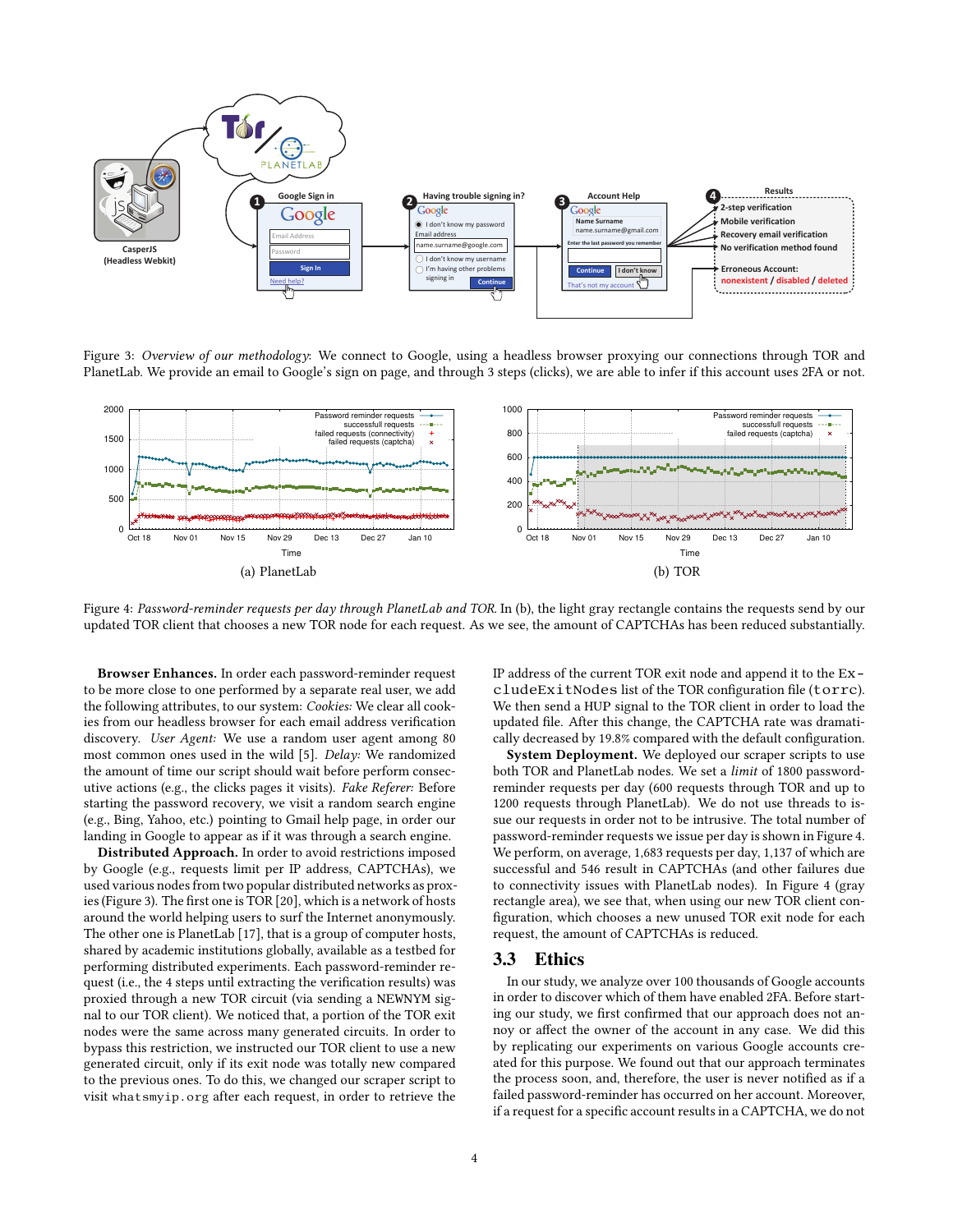perform the same request during the course of the day. In order not to be intrusive, we apply a limit of 1800 password-reminder requests per day. According to [\[14\]](#page-6-27), password reset rates have been estimated as one recovery per every four users per month. Since the number of active registered users in Google is over 425 million [\[4\]](#page-6-28), Google receives over 106 million password reminder requests per month, that is over 3.5 million requests per day. Thus, the number of password-reminder requests we issue per day is less than 0.005% of the total daily requests it receives, and in any case can not be considered as intrusive. Furthermore, as far as the collecting data is concerned, we do not store any privacy related information of the user (e.g., images, phone numbers etc.); we only store aggregated data obtained by increasing specific counters.

## 4. RESULTS

2FA Adoption. We analyzed 110,007 accounts in total, of which 101,047 (91.9%) were valid accounts (i.e., we collected the verification methods of the corresponding users), and 8,960 (8.14%) were erroneous. Table [1](#page-5-0) summarizes the results of our study. Interestingly, we see that only 6.39% of the analyzed accounts have enabled the 2-Step Verification method. This shows that 2FA has not been adopted on a large scale yet. Although the fact that smartphones are steadily gaining popularity globally and are used by million of people around the world, 2FA, which is based on these devices, does not seem to share a similar growth. We found this result by analyzing the user accounts from one of the first providers that deployed 2FA in their services. We believe that this percentage would be even lower in other providers. Furthermore, we found that 61.75% of the users have enabled mobile phone verification. We see that, although more than the half of the users (i.e., 68.14% – those who use mobile verification plus those who use 2SV) have registered their mobile phone to Google for account verification, only 9.38% of them are enrolled with the 2FA feature. As far as the rest of the users are concerned, we found that 17.03% of them uses only recovery email as a verification method, while 14.83% of them have not enabled any of the verification methods. These users, in order to recover their account, they have to submit a form to Google answering a series of personal questions.

Erroneous Accounts. Table [2](#page-5-0) lists the accounts that did not return verification data. By inspecting the received responses, we found that almost half of those accounts (50.83%) were deleted by the users. Even though we are not able to know the reasons of this fact, this may be because those users were alarmed when they learned that their account had leaked to third parties. Moreover, we found that 103 accounts were disabled by Google, for reasons unknown to us. The rest of erroneous accounts (48.02%) did not exist at all.

2FA Sustainability. After gathering a sufficient number of accounts (6,225) that have 2FA enabled, we tried to measure the sustainability of 2FA through time as reflected from our sample. As mentioned previously, we store aggregated data by increasing counters. We also store a hash for each account with 2FA enabled. So, in order to perform this measurement, we needed only to recheck the accounts that their hash fell into the 2FA set to verify if they still use 2FA. Table [3,](#page-5-1) summarizes the results of this analysis. As our accounts were first analyzed at different times during our measurements, we present the results for different time intervals (recheck interval) between the first and the second check. Overall, we observe that only 2% of the accounts disabled 2SV. As, we see, this portion increases with time; e.g., for accounts that were rechecked after at least 3 months, this portion is equal to 2.77%. Although we are not able to know why this happens, we speculate that this is due to usability issues these users experience.

User Data Exposed. While this study was carried out, we found that password reminder of Google can expose sensitive information, during the third step of the password-reminder process (Figure [3,](#page-3-0) step ❸). The information exposed in this step, contains the name and surname of the user along with a photograph of herself (if set previously by her), as shown in Figure [2.](#page-1-0) We found that 58,761 out of 101,047 valid accounts we analyzed, that is 58.15%, contained a photograph of the user. In addition, in step 4 of the process (Figure [3,](#page-3-0) step  $\Theta$ ), if a mobile verification method is selected, the 3 last numbers of the mobile phone of the users appear in plaintext (and the rest of them are hidden using a number of "<sup>\*</sup> characters). Furthermore, in the same step, if an email verification method is chosen, the first 3 characters of the secondary email are displayed (and the rest of them are covered by '\*' too). Thus, apart from the 3 characters that are fully exposed, the exact size of email address and mobile number are exposed too. Although the severeness of this exposure is not yet assessed, in the past, it has been documented that partial information disclosure can be combined with other personal data for performing a really devastating attack [\[28\]](#page-6-29).

# 5. DISCUSSION

# 5.1 Password Reminder Facilities Across Different Services

In order to obtain a better view of the information exposed by a typical password-reminder facility, we studied various of them deployed in the wild. We selected the following popular service providers: Microsoft, Yahoo, Apple, Facebook, Twitter, LinkedIn, Github, Dropbox and Evernote. We would like to gain insights on whether their password-reminder process is similar to the one used by Google and what kind of information is revealed by each of them. To do so, we created multiple accounts for each service, some of which had 2FA enabled and some that did not, and attempted to see if verification methods are reflected by the corresponding password reminder facilities. Table [4](#page-5-1) summarizes the results of the comparison. As we see, all the services except from Apple and Microsoft do not expose information whether 2FA is enabled for a specific account. Surprisingly, we found that during the password-reset process of Apple, if you provide the Apple ID of a user, it is revealed if a user has 2FA enabled. This means that it would be feasible to replicate our study there. Regarding Microsoft, we found that 2FA information is exposed only if a user has installed an authenticator app in her phone; otherwise, no information is revealed. Nonetheless, we found that a CAPTCHA is required to be solved in order to get this information. in every password-reminder process attempt. Thus, we would not be able to perform the same study to Microsoft.

## 5.2 Improving Google's Password Reminder Facility

Based on the features of the studied password-reminder facilities, we suggest various measures that Google may deploy in order to improve its own password-reminder process. One first measure could be the use of CAPTCHA in every password-reminder attempt, as Microsoft already does. This would hinder crawlers from easily harvesting such information. Moreover, sensitive information related to the user, that is name, surname and users photographs should not be exposed during the password-reminder process. In addition, the 2FA option during the password-reset process does not seem to be necessary, since the recovery email and mobile phone verification methods are provided. Solutions like the one followed by Twitter could also be adopted, where user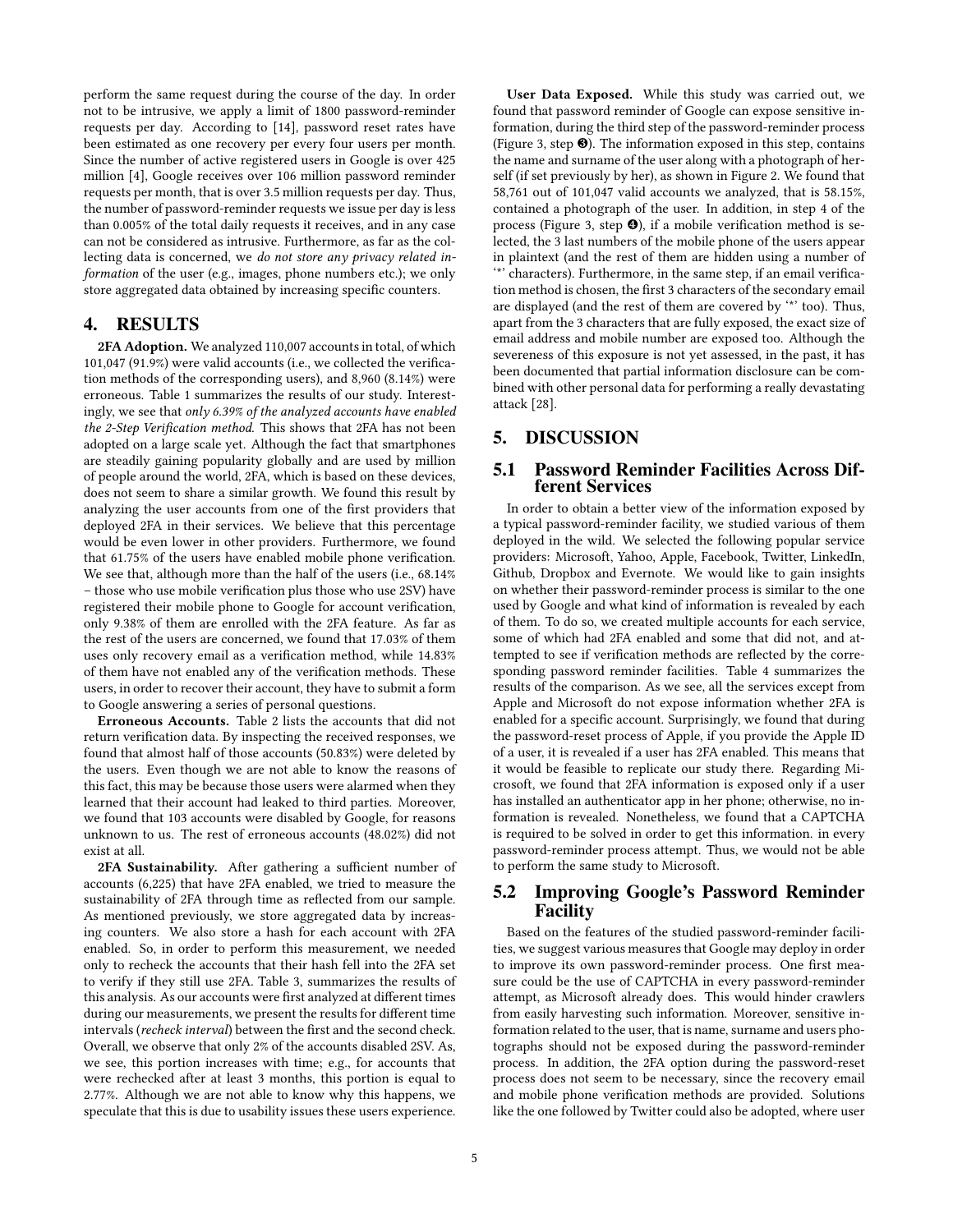<span id="page-5-0"></span>

|                            | <b>Google Accounts</b> |            |  |
|----------------------------|------------------------|------------|--|
| <b>Verification Method</b> | <b>Total</b>           | Percentage |  |
| 2-Step Verification (2SV)  | 6,455                  | 6.39%      |  |
| Mobile phone               | 62,396                 | 61.75%     |  |
| Recovery email             | 17,207                 | 17.03%     |  |
| No verification            | 14,988                 | 14.83%     |  |
| Total                      | 101,047                | 100%       |  |

We see that only 6.39% of the users use 2-Step Verification.

<span id="page-5-1"></span>

|                    | <b>2SV Accounts</b> |               |       |             |
|--------------------|---------------------|---------------|-------|-------------|
| Recheck            |                     |               |       |             |
| Interval           | <b>Total</b>        | <b>Stayed</b> | Abort |             |
| any (all accounts) | 6,225               | 6,110         |       | 115(1.85%)  |
| $>$ half month     | 5,773               | 5,658         |       | 115 (1.99%) |
| $>1$ month         | 4,739               | 4,633         |       | 106 (2.24%) |
| $\geq 2$ months    | 2,697               | 2,626         |       | 71 (2.63%)  |
| $>$ 3 months       | 830                 | 807           |       | 23 (2.77%)  |

Table 3: Sustainability of 2SV through time. We see that a small portion of users abandon using 2SV after a period of time.

starts the password reminder from the Twitter website and the whole password-reminder process continues through email (i.e., a different communication channel), so the information cannot be leaked to a third party.

## 6. RELATED WORK

2FA Studies. Weir et al. [\[34\]](#page-6-30) performed a user case study asking e-banking customers to rate different 2FA methods in terms of security, quality and convenience. Overall, they found that users prefer usability above all and did not see the need for additional security. In a similar study [\[25\]](#page-6-31) Ganson et al. asked mobile banking users to rate a single-factor and two 2FA schemes for telephone banking. They found that the average user took 20 more seconds to complete each 2FA process than the single-factor one, and 2FA appears to users as a more secure solution but less easy-to-use. In [\[18\]](#page-6-32) De Cristofaro et al. asked by various 2FA-familiar users to rate the usability of the three most popular 2FA solutions with different forms, that is, email or SMS sent to the user, a mobile app used as authenticator and a hardware token that produces OTP codes. They observed that people who use 2FA for work prefer the mobile app option, while those who use it for personal and financial reasons prefer the text method (i.e., text code send through email or SMS). When these studies evaluated whether users are willing to use 2FA for authentication based on a limited number of users (tens to hundreds), we measure the adoption of 2FA on a large service provider by analyzing over 100,000 user accounts.

Password Reminder Studies. In [\[13\]](#page-6-33), Bortz et al. show two different types of attacks that can leak private information from websites based on the time a web site takes to respond to HTTP requests. They also observe that this piece of information can be easily obtained by an attacker through the "Forgot my password" page of a site, without using their attacks. In our study, we noticed that, seven years after this work, web services, such as those of Google, still reflect private information of their users (e.g., name, surname or photographs) during the password-reset process. Gaw et al. [\[22\]](#page-6-5), attempted to quantify password reuse

|             | <b>Erroneous Accounts</b> |                  |  |  |
|-------------|---------------------------|------------------|--|--|
| <b>Type</b> |                           | Total Percentage |  |  |
| Deleted     | 4,554                     | 50.83%           |  |  |
| Nonexisted  | 4,303                     | 48.02%           |  |  |
| Disabled    | 103                       | 1.15%            |  |  |
| Total       | 8,960                     | 100%             |  |  |

Table 1: Verification methods used by Google accounts we analyzed. Table 2: Erroneous Google accounts that returned not valuable results.

|                            | <b>Password Reminder Information</b>                                                                    |                    |  |  |  |
|----------------------------|---------------------------------------------------------------------------------------------------------|--------------------|--|--|--|
| <b>Service</b><br>Provider | URL                                                                                                     | Is 2FA<br>Exposed? |  |  |  |
| Microsoft                  | https://account.live.com/ResetPassword.aspx                                                             |                    |  |  |  |
| Yahoo<br>Apple             | https://edit.europe.yahoo.com/forgot<br>https://iforgot.apple.com/password/verify/appleid               |                    |  |  |  |
| Facebook                   | https://www.facebook.com/login/identify?ctx=recover                                                     |                    |  |  |  |
| Twitter<br>LinkedIn        | https://twitter.com/account/begin password reset<br>https://www.linkedin.com/uas/request-password-reset |                    |  |  |  |
| Github                     | https://github.com/password reset                                                                       |                    |  |  |  |
| Dropbox<br>Evernote        | https://www.dropbox.com/forgot                                                                          |                    |  |  |  |
| Google                     | https://www.evernote.com/ForgotPassword.action<br>https://www.google.com/accounts/recovery              |                    |  |  |  |

Table 4: Comparison of password-reminder features across different service providers. \*Microsoft reveals if a user has 2FA enabled for those that use a mobile app available for this purpose.

of people across multiple online accounts and the different methods used for storing passwords. They found that after person's memory, the most commonly used technology for this purpose is password reminders. This means that password reminders is a significant aid people rely on to manage their passwords. In our study, we found that this piece of software can leak private information of the users and we proposed how it can be improved in terms of privacy.

## 7. CONCLUSION

In this paper we carried out the first experimental study for quantifying the adoption of two-factor authentication (2FA) by users. For this, we analyzed more than 100,000 Google accounts for identifying if 2FA is enabled or not. Our study projects that, so far, no more than 6.4% of users use 2FA. All of our measurements leveraged the password-reminder process of Google. Through out this paper we have identified and discussed various privacy concerns related to password reminders. More precisely, we have demonstrated that an attacker can easily exfiltrate sensitive information by just selecting the appropriate steps during the passwordreminder process for a given account. Having pointed out the vulnerabilities of Google's password reminder, we proceeded and identified various properties that could in principle protect it. We believe that this paper (a) establishes experimentally  $-$  for the first time – the level of 2FA adoption by Internet users, and (b) highlights a number of privacy concerns for the design of password reminders.

#### Acknowledgements

This research was performed with the financial support of the Prevention of and Fight against Crime Programme of the European Commission - Directorate-General Home Affairs (project GCC). This work was also supported in part by the FP7 projects NECOMA, OPTET, funded by the European Commission under Grant Agreements No. 608533 and No. 317631.